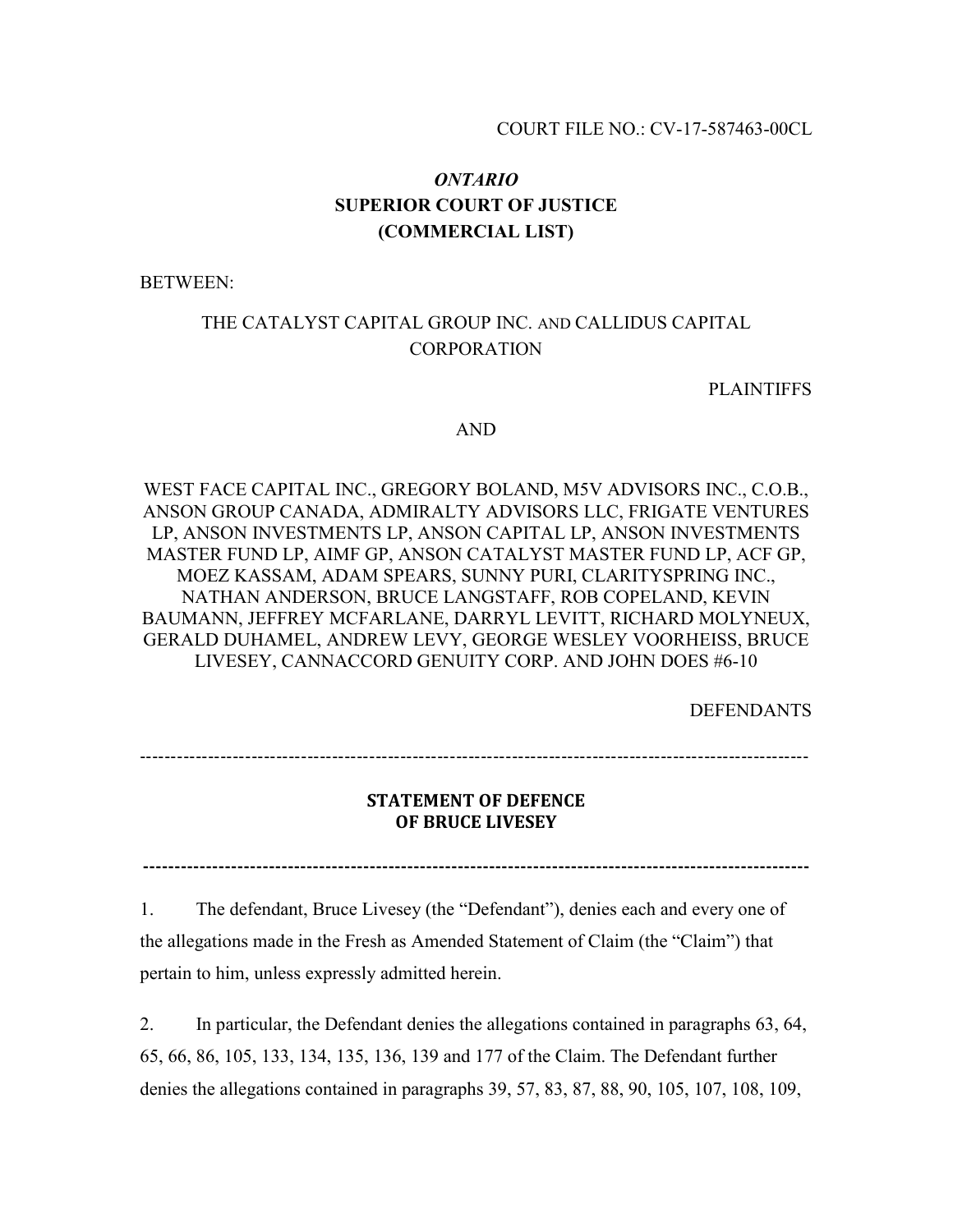110, 111, 115, 116, 117, 118, 119, 121, 123, 124, 125, 127, 128, 129, 130, 131, 132, 138, 140, 142, 143, 144, 145, 147, 148, 149, 152, 156, 157, 158, 159, 161, 163, 165, 166, 170, 173, 174, 175, 179, 181, 182, 184, 185, 186, 187, 188, 189, 193, 194, 196, 197 and 198, insofar as such allegations pertain to him. Insofar as such allegations pertain to other defendants, the Defendant has no knowledge as to whether such allegations are true or false.

3. At paragraph 177 of the Claim, the Plaintiffs refer to four press reports relating to the Plaintiffs, the first two of which were entitled "A private equity star's picks shine…" and the second of which was entitled "Callidus shares tumble after Reuters report on Catalyst valuations." The Plaintiffs falsely allege that the Defendant 'made efforts' to have these articles published in the media. In fact, however, the Defendant did not author either such article and had no involvement whatsoever in their writing or publication.

4. The Defendant has no knowledge of, and was not involved in, any part of a conspiracy, as alleged or otherwise.

5. To the extent the Defendant communicated with the other defendants, such contact was highly limited and had no relation to the conspiracy alleged in the Claim.

6. The Defendant has no knowledge of the extent to which the other defendants communicated and/or agreed to coordinate with respect to the actions alleged in the Claim.

7. The Defendant was unaware of, and did not participate in, the alleged shortselling conspiracy.

8. The Defendant denies providing any support, financial or otherwise, to any individual or entity in connection with the alleged conspiracy as pleaded in the Claim.

9. The Defendant expressly denies that the Plaintiffs are entitled to the relief claimed against him in paragraph 1 of the Claim and puts the Plaintiffs to the strict proof thereof.

10. The Defendant admits the allegation contained in paragraph 24 of the Claim.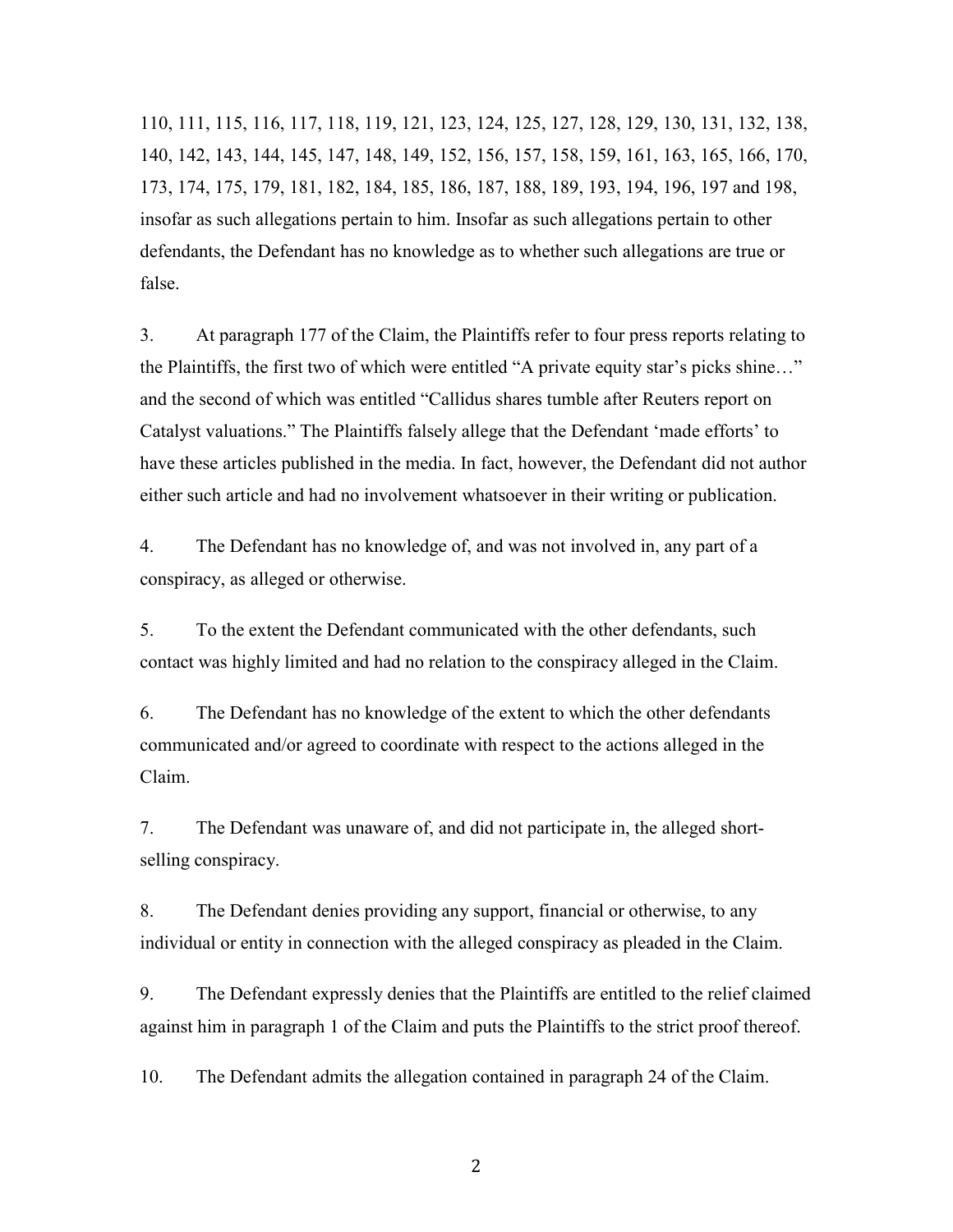### **The Defendant**

11. The Defendant resides in Toronto and is a journalist and author of numerous articles on business-related subjects that have been published in prominent Canadian publications. He is also an award-winning writer, director and producer of TV and radio documentaries on business and financial topics. He is author of the 2012 best-selling book on financial fraud in Canada's capital markets, *Thieves of Bay Street: How Banks, Brokerages and the Wealthy Steal Billions from Canadians*, published by Random House Canada (now called Penguin Random House Canada).

12. The Defendant has more than 35 years of experience as a journalist. His writings have appeared in major newspapers and magazines, including *The Globe and Mail, Report on Business Magazine, The Guardian, National Post, Toronto Star, Christian Science Monitor, The Gazette, The Walrus, Canadian Business, Canadian Lawyer, Buzzfeed* and *The Financial Post,* among many others*.* For *Canadian Lawyer*  alone, the Defendant has written more than a dozen cover stories.

13. The Defendant also has extensive experience working in television. He spent six years as an associate producer at CBC TV's "The Fifth Estate" and then as a producer working for the investigative unit of "The National" and "CBC News Sunday". He has also worked outside Canada on a co-production of PBS's "Frontline "and the *New York Times* and directed documentaries for Discovery Channel, The Real News Network and Al Gore's Current TV.

14. From 2012 to 2015, the Defendant produced investigative items for the Global TV newsmagazine "16×9". As well, the Defendant collaborated with National Public Radio (NPR) and CBC-Radio on an investigative radio exposé about the collusion of Mexico's army with drug cartels. He produces items for CBC Radio's program "Ideas".

15. In 2016, the Defendant wrote and directed a documentary on the Koch brothers that was narrated by Oscar winning actress and screenwriter Emma Thompson (and updated in 2017, narrated by Danny Glover).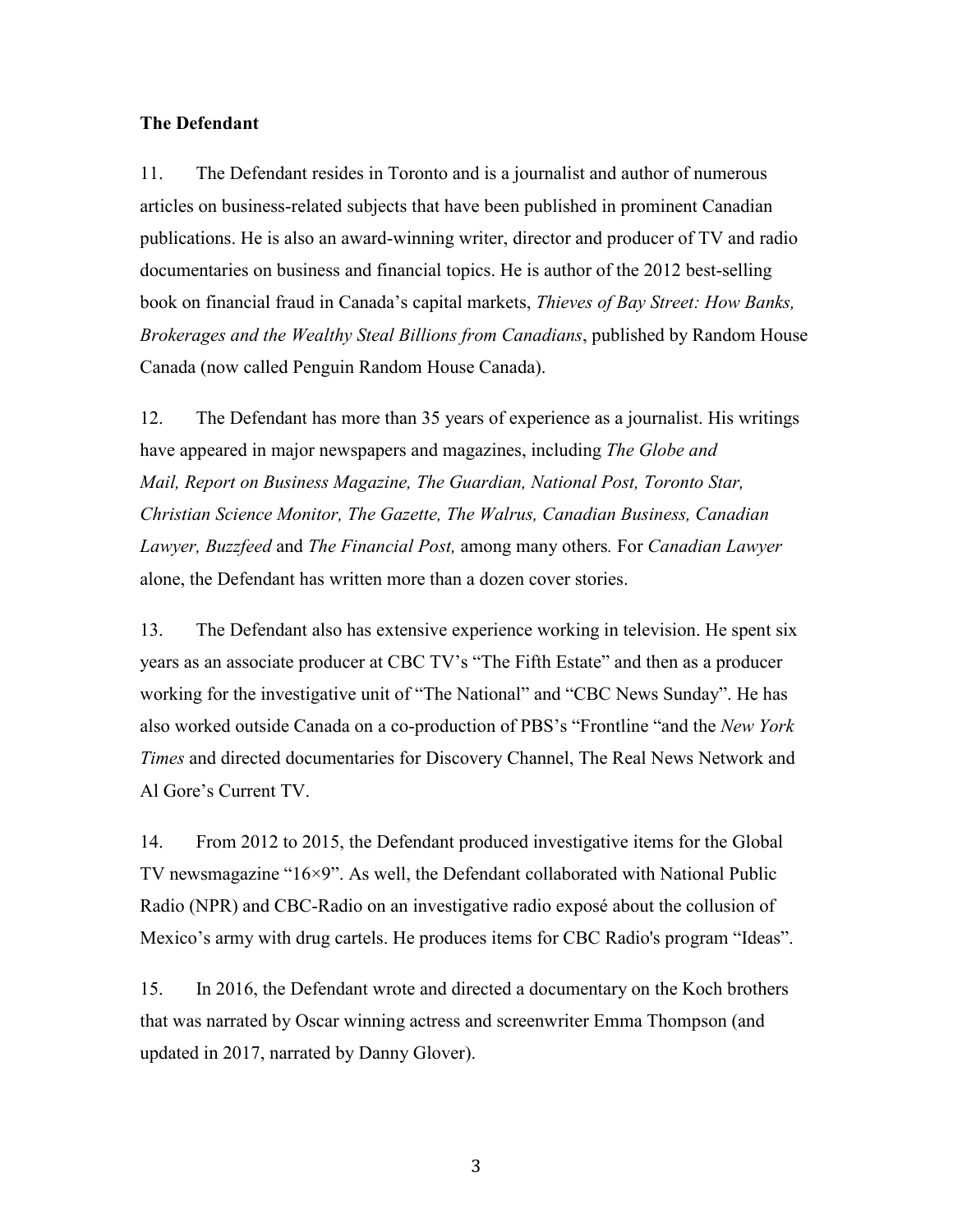16. The Defendant is a co-winner of a Dupont Award, one of the most prestigious U.S. television awards, winner of a Canadian Association of Journalism (CAJ) award (and nominated for one other CAJ award), and been nominated for two Geminis and 11 National Magazine Awards, winning in 2008 and in 2013, and nominated for a Society of Business Editors and Writers Canada award in 2015 and 2017.

17. The Defendant was also the winner of a Radio Television Digital News Association (RTDNA) award in 2010. In addition, a documentary he co-produced for the OMNI television network won the Canadian Ethnic Media Award for best TV story in 2012.

18. The Defendant was part of the *National Observer* team that won four awards at the Canadian Online Publishing Awards (COPA) in 2016, including for best news coverage. In 2019, he won a New York Festivals radio award for a CBC Radio documentary he produced.

19. In 2017, the Defendant won a National Newspaper Award for a series of stories on the Irving family for the *National Observer.*

20. In 2013, the Defendant's book, *Thieves of Bay Street,* was nominated for an Arthur Ellis Award for best non-fiction crime book.

21. The Defendant has a longstanding relationship with the Globe and Mail's *Report On Business Magazine*, which he first wrote for in 1988. He has written a number of cover stories for the magazine, and been nominated and won awards for his articles in that publication.

## **The Defendant's Articles About the Plaintiffs**

22. The plaintiff, Catalyst Capital Group Inc. ("Catalyst"), is a Toronto-based private equity firm which has a distressed debt-lending subsidiary, Callidus Capital Corp. ("Callidus").These two firms are the brainchild of Toronto businessman and attorney, Newton Glassman ("Glassman").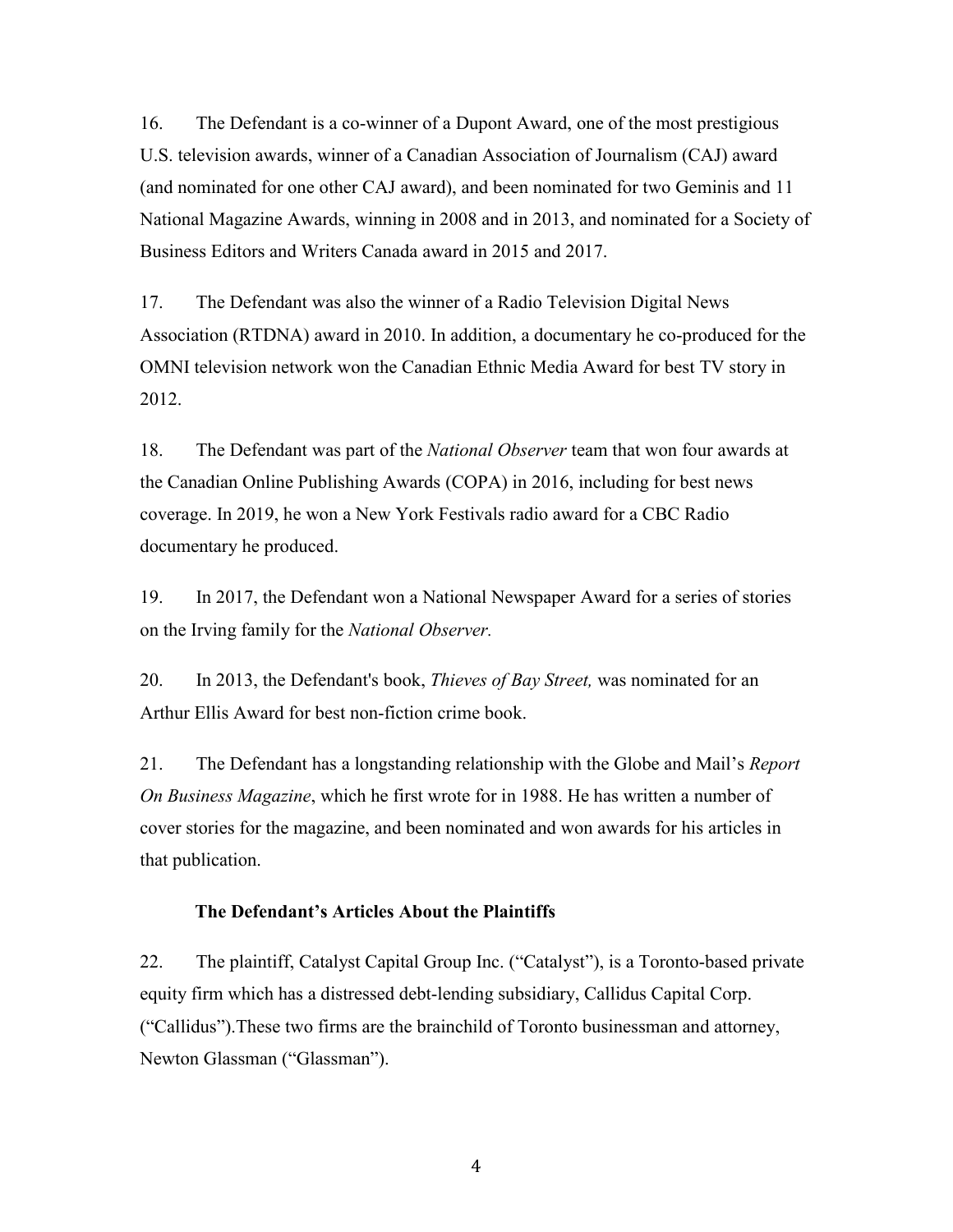23. On April 11 and November 27, 2018, two articles co-authored by the Defendant about problems at Callidus and Catalyst were published by the Southern Investigative Reporting Foundation (SIRF), an American news website that investigates malfeasance in the financial world. The Defendant's co-author was Roddy Boyd, founder and publisher of SIRF and one of America's most experienced investigative reporters on matters of unethical behaviour in the capital markets. Those articles were entitled "Newton Glassman's Legacy of Ashes" and "Newton Glassman and Other People's Money."

24. As described more particularly below, Glassman, Catalyst and Callidus and their other executives declined requests to be interviewed for those articles, despite repeated attempts, or to answer lengthy lists of questions submitted to them prior to publication.

25. In the spring of 2016, the Defendant was working full-time as chief investigative reporter for the *National Observer*, an on-line newspaper based in Vancouver, B.C., that focuses mainly on environmental issues. The Defendant worked for the newspaper from his home in Toronto.

26. On May 25, 2016, Joe Castaldo, Managing Editor for features at *Canadian Business* magazine, emailed the Defendant, introducing himself to the Defendant "in hopes that we might be able to work together at some point." Mr. Castaldo indicated he wanted stronger stories in the magazine, and said "if you have any ideas that might be a fit for *Canadian Business*, please let me know."

27. The Defendant knew of Mr. Castaldo through reputation but had never met or spoken to him before. On information and belief, Mr. Castaldo reached out to the Defendant on his own volition due to the Defendant's reputation as an investigative journalist on business matters.

28. The Defendant spoke with Mr. Castaldo soon afterwards and thanked him for the overture, but explained his duties at the *National Observer* precluded him from working for *Canadian Business* at that time*.*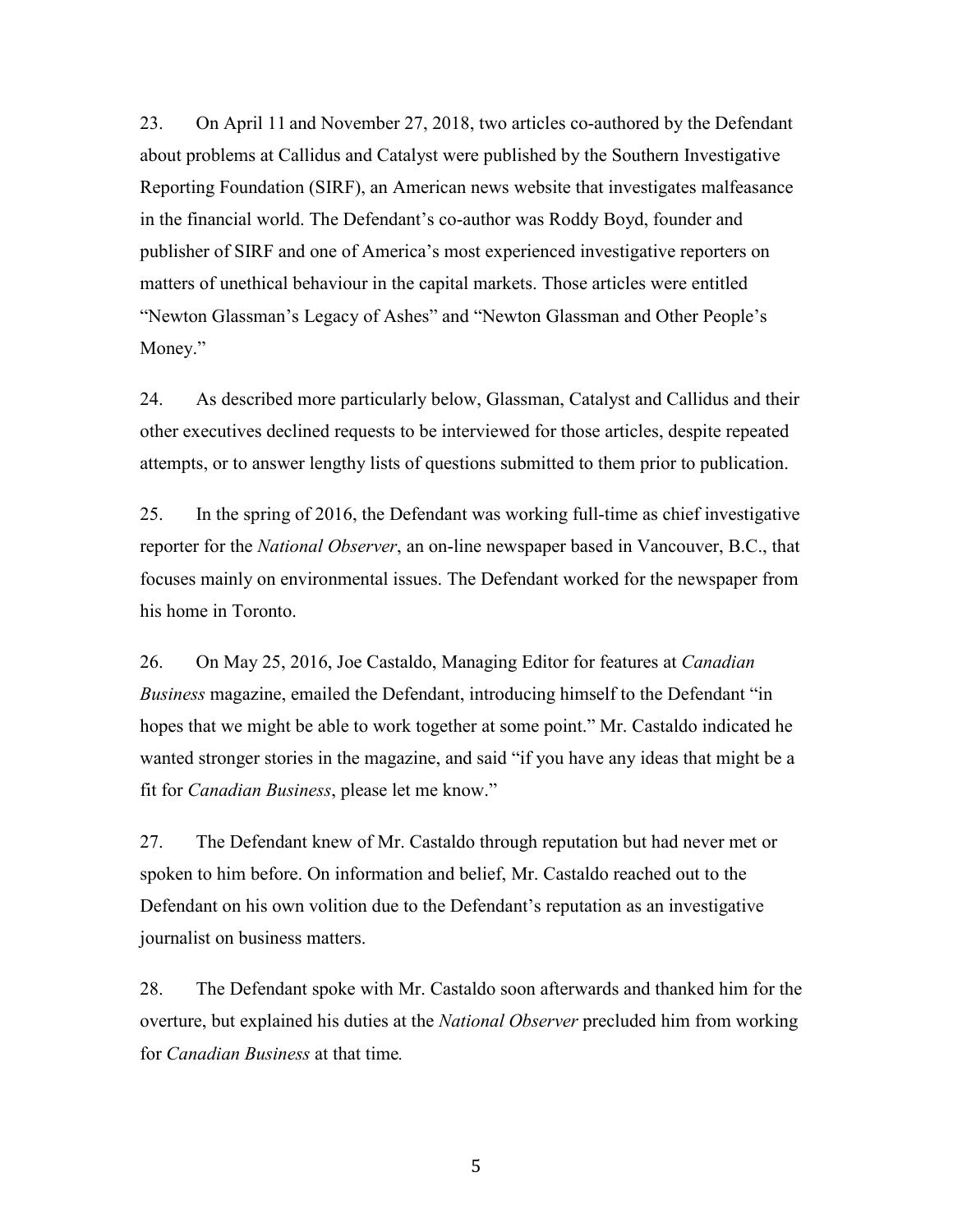29. Matters changed at the end of July 2016, however, when the publisher of the *National Observer* abruptly informed the staff that the newspaper had run out of money and was laying off most of its employees, including the Defendant. Now needing work, on July 27, 2016, the Defendant wrote to Mr. Castaldo and suggested they meet to discuss some story ideas he wanted to pitch to *Canadian Business*.

30. The Defendant also reached out for work to the Globe and Mail's *Report On Business Magazine*, which promptly assigned him a feature on the demise of steelmaker Stelco, as well as to *Buzzfeed,* which assigned him a story on police brutality, while he continued to work on a documentary he was directing for the Baltimore, MD-based *The Real News Network*.

31. On August 5, 2016, the Defendant and Mr. Castaldo met near the head office of Rogers Media, Inc. ("Rogers"), which owned *Canadian Business* magazine.

32. At that meeting, the Defendant presented Mr. Castaldo with four proposed story ideas for the magazine.

33. Like most freelance writers who submit more than one idea to a periodical, the Defendant listed his story ideas by preference. The first idea the Defendant listed was a story on whether Brookfield Asset Management had swindled investors out of a mine in Alberta.

34. The second idea was entitled "Greg Boland – Bay Street's Don Quixote" which suggested a profile of the hedge fund manager Greg Boland, in particular because of his battle with Glassman. The story pitch did not suggest Glassman, Catalyst or Callidus was running a fraudulent operation.

35. The Defendant had never met, interviewed or communicated with Mr. Boland in any capacity prior to that point. To his knowledge, the only time the Defendant had ever written about a company associated with Mr. Boland was in his 2012 book *Thieves of Bay Street,* in which the Defendant mentioned in passing the role of Sunrise Partners LP, a company with which Mr. Boland was involved, in the demise of Stelco. Sunrise was not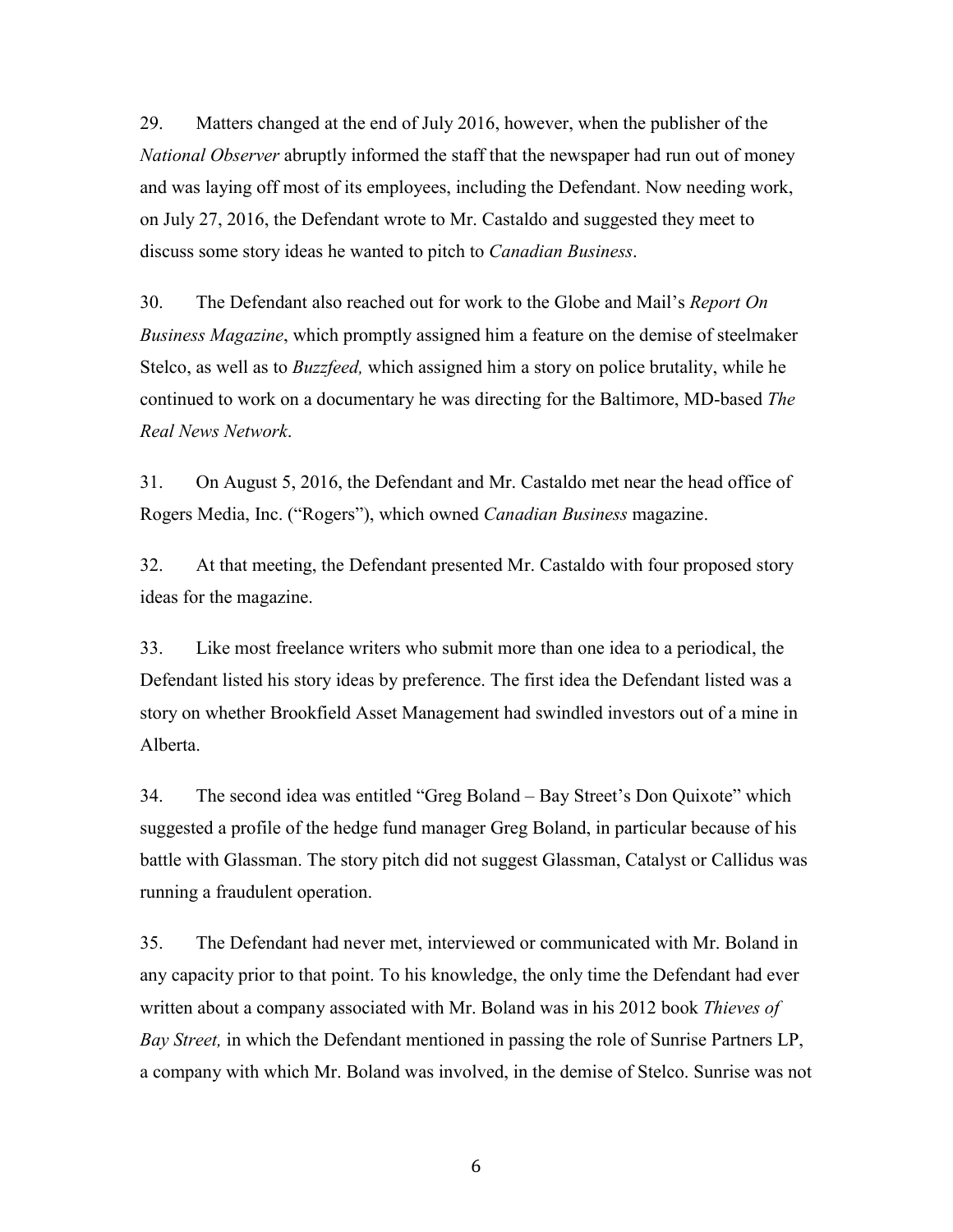portrayed favourably in that account and was indirectly referred to as a "vulture" for its role in helping deindustrialize Canada's economy.

36. At the August 5, 2016 meeting with Mr. Castaldo, the *Canadian Business* editor became excited over the Boland-Glassman story idea as he too had heard of the feud between the two financiers. By then, Glassman had suggested a public debate between himself and Mr. Boland to discuss Callidus – a throwing down of the gauntlet that was much discussed on Bay Street (the debate never occurred).

37. In August 2016, shortly after his meeting with Mr. Castaldo, *Canadian Business* assigned the Defendant a feature story about Mr. Boland, which would have as its central focus his feud with Glassman. The Defendant reached out to both Mr. Boland and Glassman to ask for their participation. The Defendant dealt directly with Mr. Boland himself, and in the case of Glassman, through his hired public relations consultant, Dan Gagnier.

38. On September 6, 2016, the Defendant met Mr. Boland at the offices of West Face Capital Inc., located at 2 Bloor St. East, on the  $30<sup>th</sup>$  floor, to discuss participating in the article for *Canadian Business* magazine. This was the first time the Defendant and Boland had ever met one another. However, Mr. Boland was wary of participating, both due to the ongoing litigation he was facing from Catalyst over various disputes (which included a defamation lawsuit) and because he had been warned by unnamed persons about speaking with the Defendant. After a lengthy discussion, it was decided to proceed with an interview with certain provisos attached, namely over quotes used in the story.

39. Meanwhile, Glassman refused to commit to meeting the Defendant or to be interviewed by him.

40. The Defendant researched his story, interviewing a wide range of people, including borrowers from Callidus and those engaged in disputes with the company. He also interviewed some of Mr. Boland's business acquaintances. The Defendant requested a list of similar acquaintances of Glassman from Dan Gagnier, who failed to provide them. The Defendant also examined court documents and testimony related to the Wind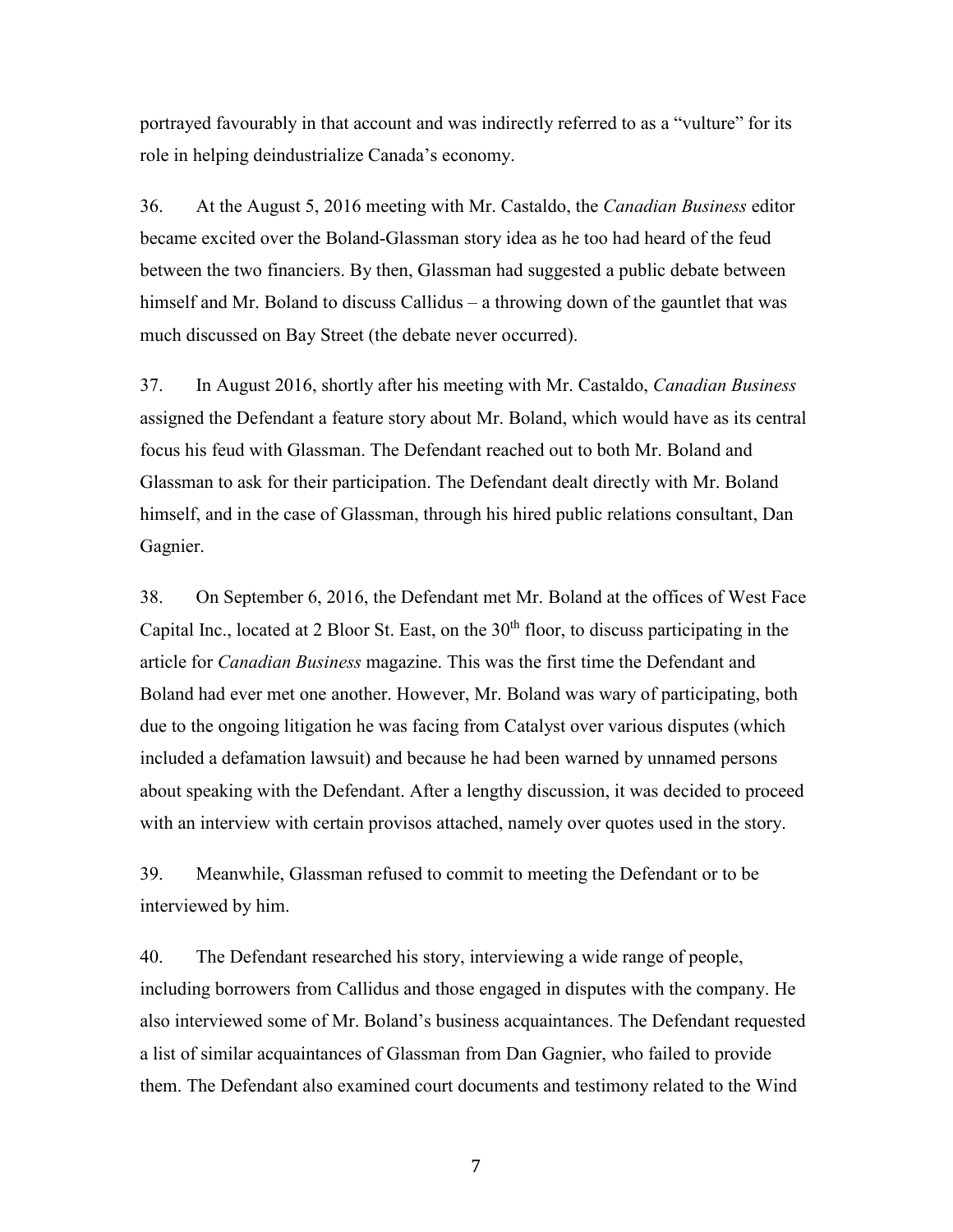legal dispute. The Defendant did what he and other journalists generally do when researching a magazine feature – speak to as many knowledgeable people as possible about the various players and disputes.

41. On September 29, 2016, the Defendant delivered his first draft of the Boland story to Mr. Castaldo.

42. On the following day (September 30, 2016), Rogers announced sweeping cuts and changes to its magazine division: one of those changes would be ending *Canadian Business* as a printed magazine, and turning it into an on-line publication as of the beginning of 2017. This announcement had a direct impact on the fate of the Boland story.

43. Mr. Castaldo indicated to the Defendant that he and the other editors would try to get the Boland story into one of the final print issues before the end of the year, when the magazine ceased publication. An experienced fact-checker, Catherine Dowling, who is the chief fact-checker for the Globe and Mail's *Report On Business Magazine,* was hired by *Canadian Business* to verify all of the facts in the Defendant's story, which she did. The story went through the usual editing process.

44. The Defendant also sent lists of questions to Catalyst via Dan Gagnier.

45. Through Mr. Castaldo, the Defendant learned that Glassman and his associates were attempting to have the article killed by complaining to senior managers at Rogers. There were also efforts by Glassman's people to influence James Cowan, the editor of *Canadian Business* (Mr. Castaldo's immediate superior).

46. By late November 2016, a new problem arose. The magazine's outside legal counsel, Julian Porter, refused to approve the article. This was not on the grounds the article was defamatory, or of any facts being in question, but because Mr. Porter wanted the magazine to hold off until the Court of Appeal for Ontario had ruled on an appeal that Catalyst had launched in the Wind litigation between West Face Capital and Catalyst.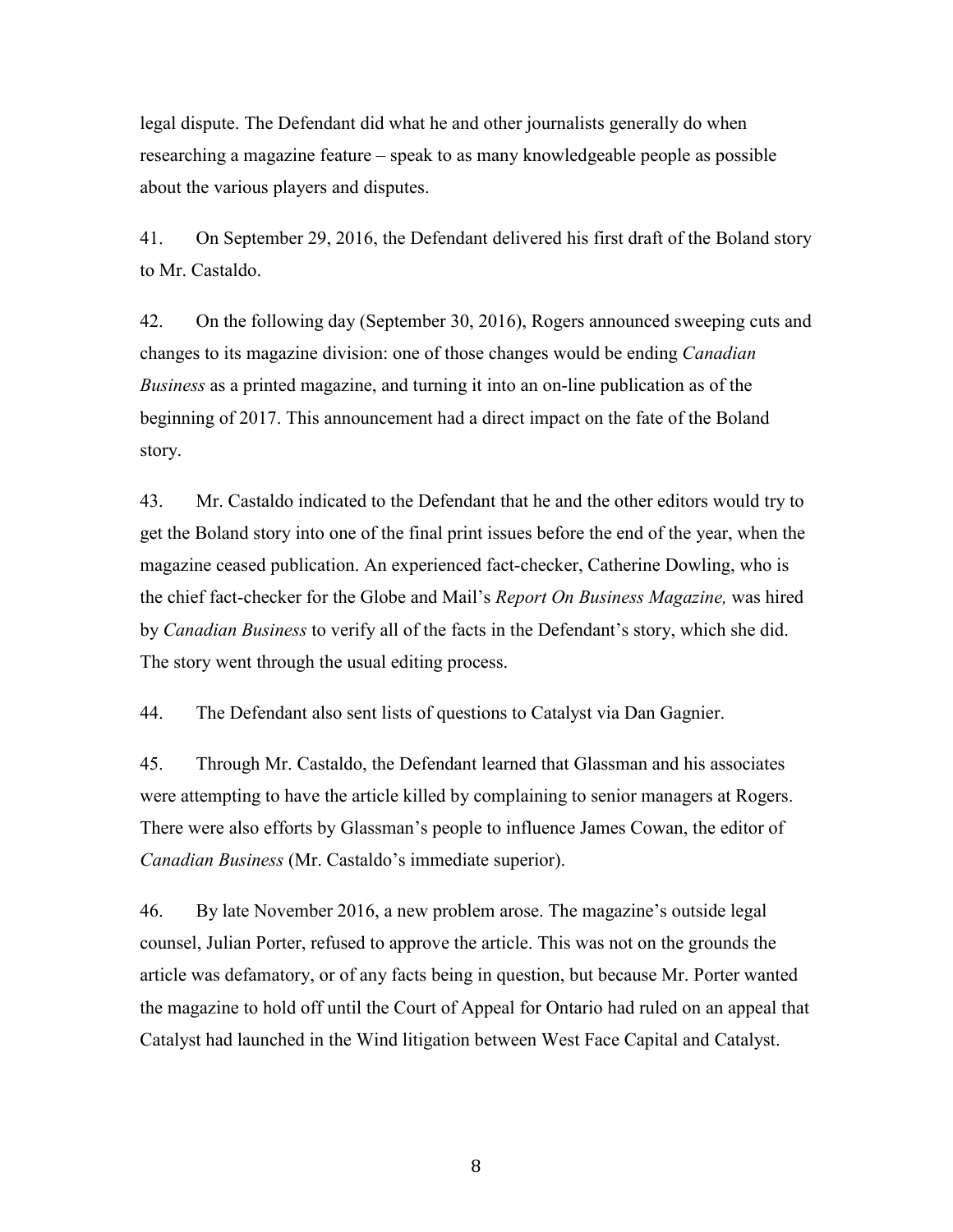47. In August 2016, Justice Frank Newbould dismissed Catalyst's lawsuit that had disputed the sale of Wind to a consortium led by West Face. Mr. Porter wanted the appeal of that case to be ruled on before he would approve the Defendant's story for publication. The Defendant and the editors of *Canadian Business* were astonished by Mr. Porter's decision.

48. Given that the appeal decision would not come down for many months, and the magazine was now going out of print and its future was unclear, the editors and the Defendant agreed it made the most sense that the Defendant take the article to another publication.

49. The Ontario Court of Appeal did not rule on Justice Newbould's decision until April 2018.

50. *Canadian Business* paid the Defendant \$5,000.00 for his work on the story.

51. On December 8, 2016, the Defendant spoke to Duncan Hood, editor of the Globe and Mail's *Report On Business Magazine*. The Defendant had worked with Mr. Hood on the aforementioned Stelco story. The Defendant explained to Mr. Hood what had happened with the Boland-Glassman story at *Canadian Business* and asked whether Mr. Hood would be interested in reading the article. Mr. Hood indicated his interest in the article, after which the Defendant sent to Mr. Hood the most recent draft of the article.

52. Mr. Hood read the draft article and immediately forwarded it to his superior, Derek DeCloet, editor of the Globe and Mail's business section. They both agreed that the article should be published in the *Report On Business Magazine*. Subsequently, the Defendant met Mr. DeCloet and Mr. Hood at the Globe and Mail's offices to discuss the article.

53. Mr. Hood wanted to make some minor changes to the article. It was further agreed that there would be another effort to see if Glassman would agree to do an interview for the article. Mr. DeCloet, who knew Dan Gagnier in another capacity, agreed to play a role in encouraging Glassman to participate.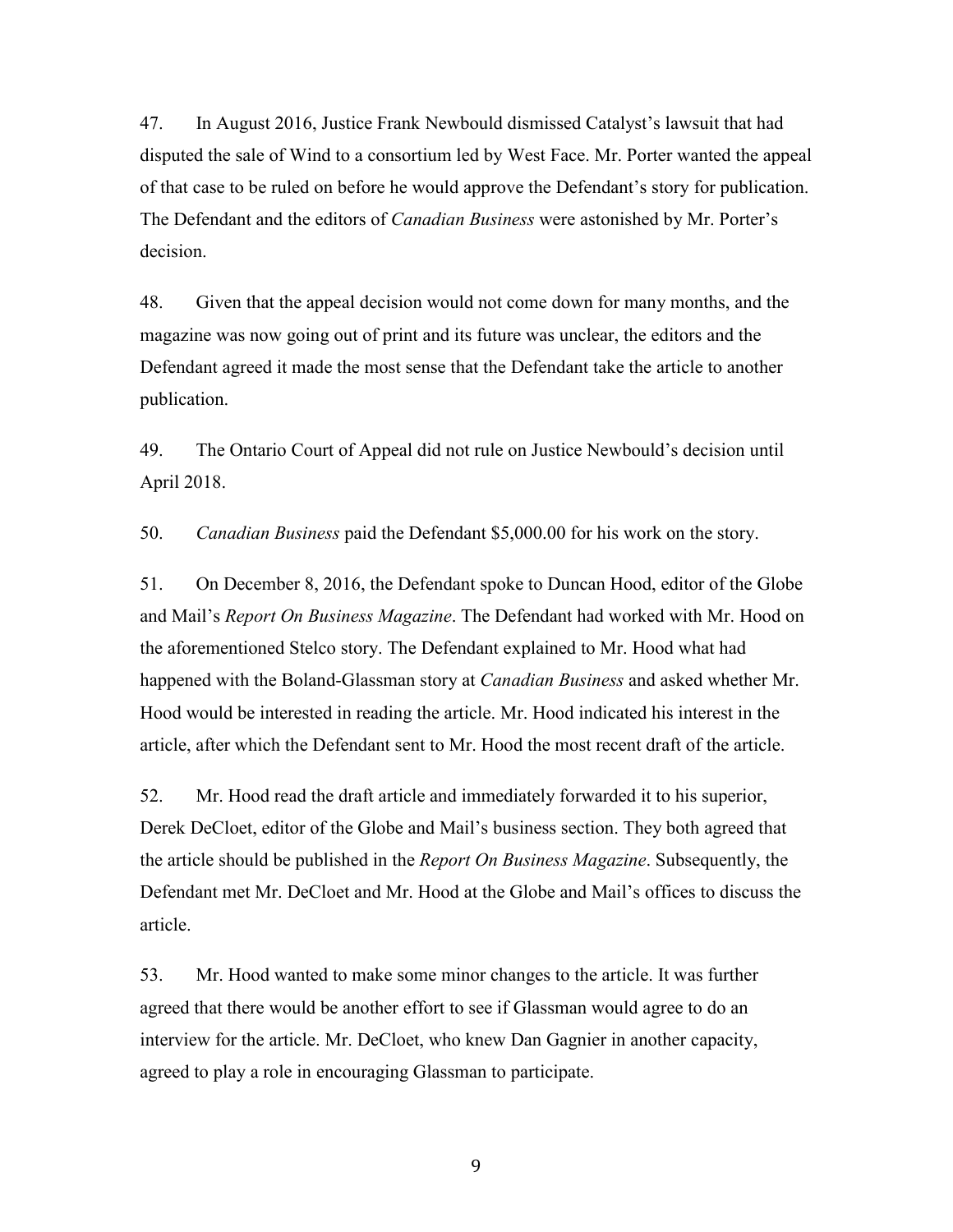54. Mr. Hood edited the article and the Defendant worked on new revisions of the piece according to Mr. Hood's suggestions. The article was fact-checked a second time, this time by staff at the *Report On Business Magazine*.

55. Meanwhile, the *Canadian Business* version of the article had been sent to the Globe and Mail's outside defamation counsel, Peter Jacobsen, a partner at Bersenas Jacobsen Chouest Thomson Blackburn LLP, a Toronto litigation firm, for his evaluation. Mr. Jacobsen is the Globe and Mail's long time libel lawyer and is highly-regarded in his field.

56. Mr. Jacobsen was informed that Julian Porter had refused to greenlight the article until the Court of Appeal had ruled on Justice Newbould's decision. Mr. Jacobsen disagreed, however, with Mr. Porter and approved the article for publication by the *Report On Business Magazine* prior to issuance of the Court of Appeal's ruling.

57. Mr. DeCloet began talking to Dan Gagnier, seeking an interview with Glassman. Through Gagnier, Glassman indicated he was willing to entertain the notion. Ultimately, however, Glassman refused to give a definite time and date for an interview.

58. Months passed as Glassman dallied with the Globe and Mail. Finally, it was decided to give Glassman a date by which to offer himself for an interview and that, if that date came and went without Glassman agreeing to meet with the Defendant, the magazine would proceed with publication.

59. Glassman missed the deadline. As a result, it was decided to run the article in the July/August issue of the magazine, which would arrive on the stands the final Friday of June 2017. The article was edited, fact-checked and its design and layout finalized.

60. On June 7, 2017, however, Duncan Hood sent the Defendant an email informing him that "you're not going to believe this, but Derek [DeCloet] has asked us to hold the story until next issue. He says Dan Gagnier has promised us an interview with Glassman next week — just after we've gone to press. Derek wants to hold the piece partly for legal reasons and partly because he thinks it will be a lot better with Glassman's comments in there. I don't know what to say. I think it's a stalling tactic and they won't produce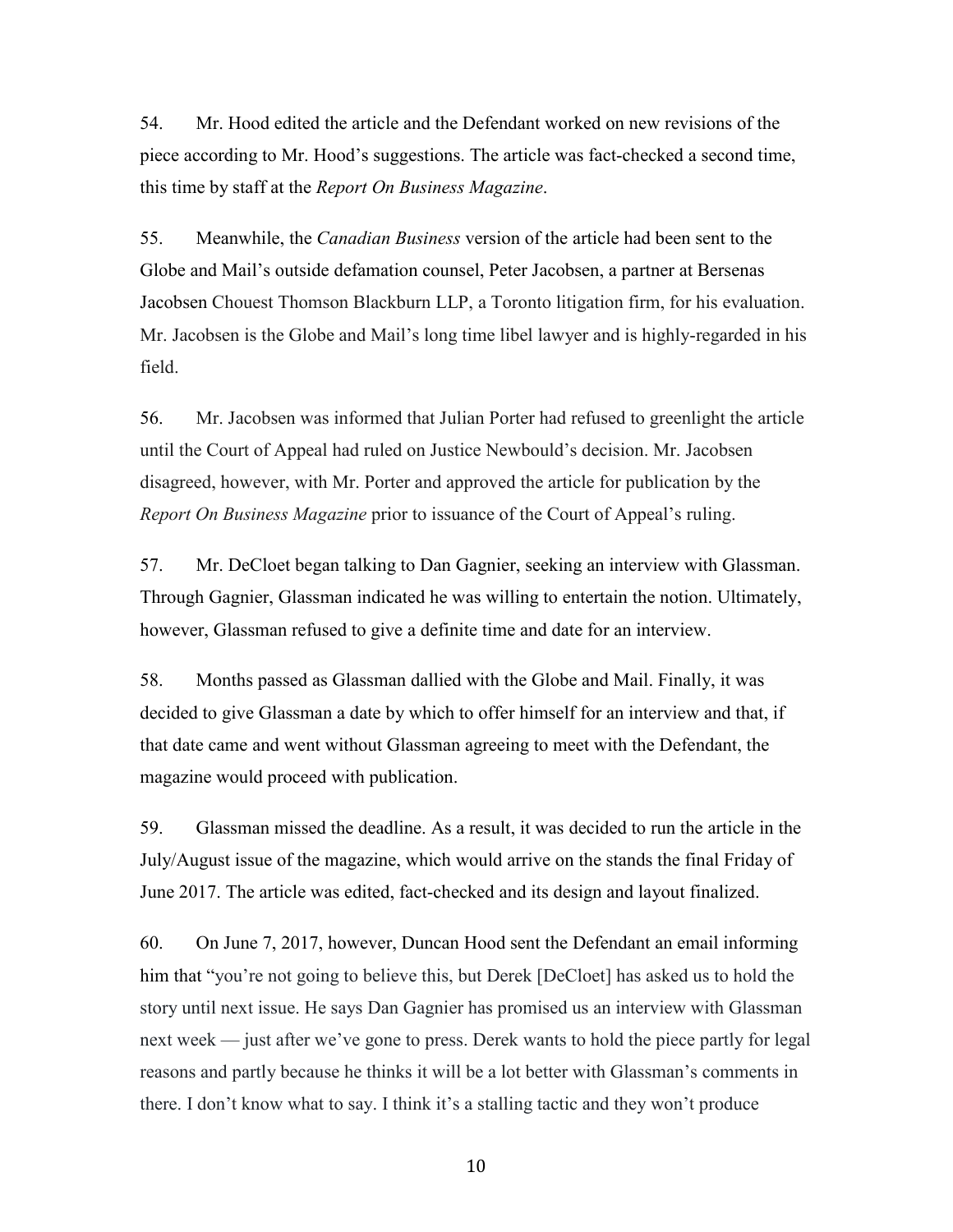Glassman, and I told Derek as much. He agrees it might be, but doesn't want to take the chance. We weren't really prepared for this — I don't have a backup feature — so we've had to cut pages out of the magazine in response."

61. On July 25, 2017, Mr. DeCloet and the Defendant met to discuss what to do about the story. They agreed that it would run in the *Report On Business* section of the newspaper so as not to be affected by the long lead time that was an issue with the magazine. As of that date, Glassman had not yet made himself available for an interview.

62. In August 2017, Catalyst requested a meeting with Mr. DeCloet. At a meeting at Catalyst's offices in downtown Toronto, Mr. DeCloet was shown a transcript of a deposition given by Andrew Levy, one of the principals of Esco Marine, a Texas-based ship dismantling company that had borrowed money from Callidus. Mr. Levy had signed a personal guarantee for the loan. When Callidus drove Esco into insolvency, Mr. Levy was now liable for the guarantee.

63. Glassman's lawyers offered to Mr. Levy a deal: in return for him disclosing everyone to whom he had spoken about Callidus and Glassman, they would cease legal proceedings against him seeking the money he owed Callidus under the guarantee. Mr. Levy told Catalyst's lawyers he had spoken to the Defendant prior to 2017 and thought the Defendant may be working on behalf of West Face Capital, which was false.

64. The Defendant had spoken to Mr. Levy while conducting research on Callidus to discuss what happened after Callidus lent money to Esco. The Defendant never told Mr. Levy, however, that he was working on behalf of West Face.

65. In September 2017, Mr. DeCloet and the Defendant spoke about the Levy deposition. In that discussion, the Defendant confirmed to Mr. DeCloet that the Defendant had never worked for West Face Capital in any capacity. Subsequently, Mr. Levy denied telling Catalyst that West Face employed the Defendant.

66. However, for reasons never disclosed to the Defendant, the Globe and Mail decided against publication of the Defendant's article on Boland-Glassman.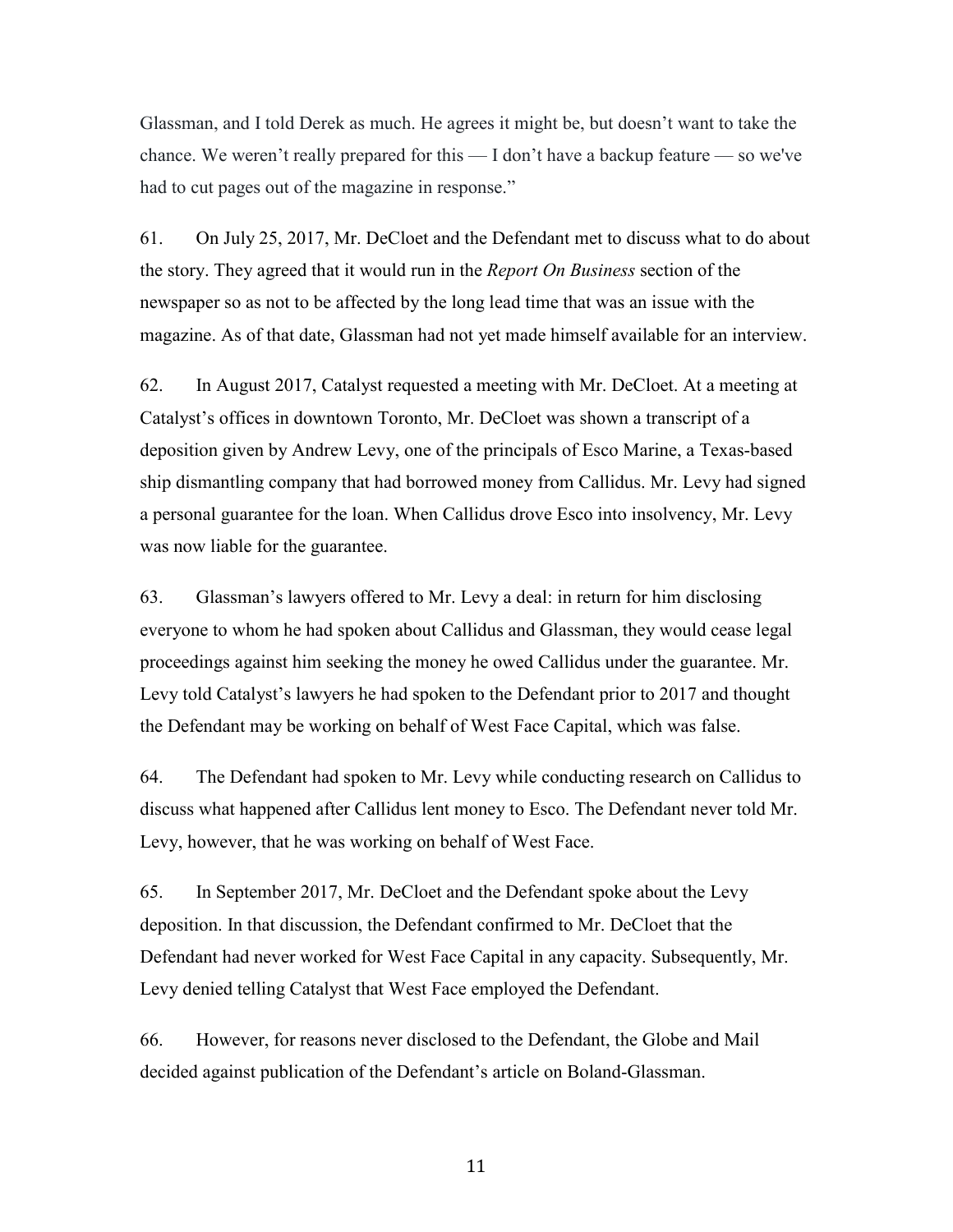67. By the late fall of 2017, after learning of the Globe and Mail's decision, the Defendant reached out to other media outlets to find a new home for the article.

68. In December 2017, the Defendant contacted Roddy Boyd, the publisher of SIRF, and asked Mr. Boyd if he had interest in an article about Glassman, Catalyst and Callidus. Mr. Boyd expressed an interest.

69. By then, the Defendant had concluded that he had seen sufficient evidence that Glassman was defrauding his investors and that the story needed to be broadened to examine Glassman's wrongful actions.

70. The broadened article, co-written with Boyd, was published by SIRF on April 11, 2018.

71. A follow-up piece (together with the Defendant's article of April 11, 2018, the "Articles") was published on November 27, 2018.

72. The Defendant has not written about these subjects since publication by SIRF of the April 11, 2018 article, nor has he attempted to do so.

## **Failure to Plead the Alleged Defamatory Words and Their Meanings**

73. The Plaintiffs have not specified the words in the Articles or in any other writings or statements of the Defendant that are alleged to be defamatory, nor have the Plaintiffs specified the meanings of such words.

74. Therefore, the Claim contains no words or meanings to which the Defendant is required to respond and, accordingly, this action should be dismissed as against the Defendant.

## **Justification and Fair Comment**

75. The Defendant states and the fact is that the Articles were true or, in the alternative, substantially true.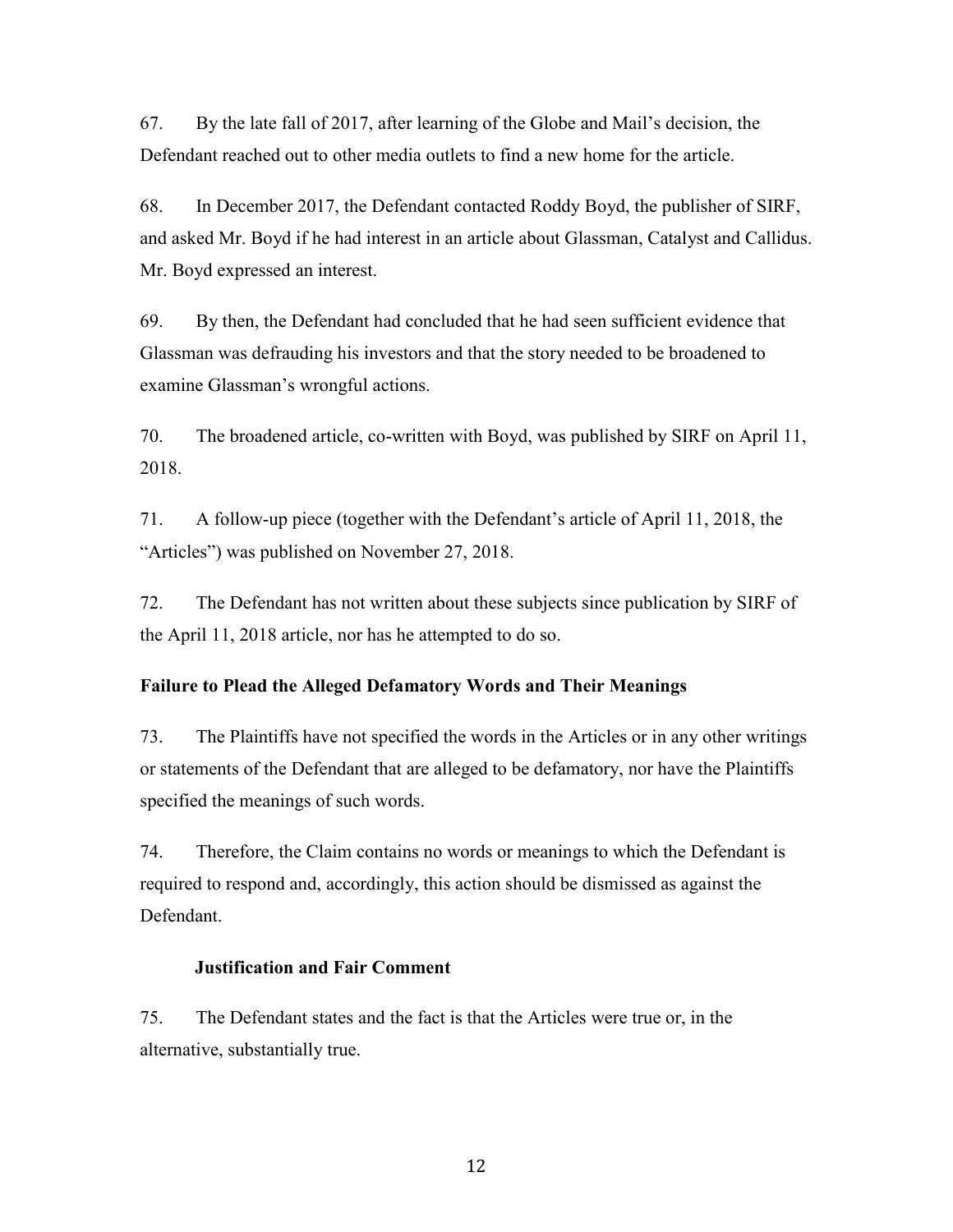76. In the further alternative, to the extent that either Article contained one or more false statements, which is not admitted but is expressly denied, any such statements were expressions of opinion made honestly and in good faith in relation to matters of public interest.

### **Failure to Provide Notice**

77. The Defendant states and the fact is that the Plaintiffs were aware of the Articles, even before they were published, and certainly became aware of the Articles promptly following their publication, and yet the Plaintiffs failed to comply with section 5(1) of the *Libel and Slander Act*, R.S.O. 1990, c. L. 12., which states that no action for libel in a broadcast lies unless the Plaintiff has, within six weeks after the alleged libel has come to the Plaintiff's knowledge, given the Defendant notice in writing, specifying the matter complained of, which shall be served in the same manner as a Statement of Claim or by delivering it to a grown-up person at the chief office of the Defendant.

78. Furthermore, in contravention of section 6 of the *Libel and Slander Act*, the Plaintiffs failed to commence an action within three months from the time that the alleged defamatory material came to their knowledge.

79. The Defendant therefore pleads that the within action as it relates to the Articles is statute-barred.

#### **Strategic Lawsuit Against Public Participation**

80. At all times, the Defendant has acted in good faith with respect to his reporting on the Plaintiffs, and has reasonably believed that such reporting, which concerns matters of public interest, are true and accurate.

81. The Plaintiffs' allegations against the Defendant in this proceeding are frivolous and are designed to punish the Defendant for exposing the Plaintiffs' unethical business practices, to silence the Defendant and to deter the Defendant and other journalists from writing reports that are critical of the Plaintiffs.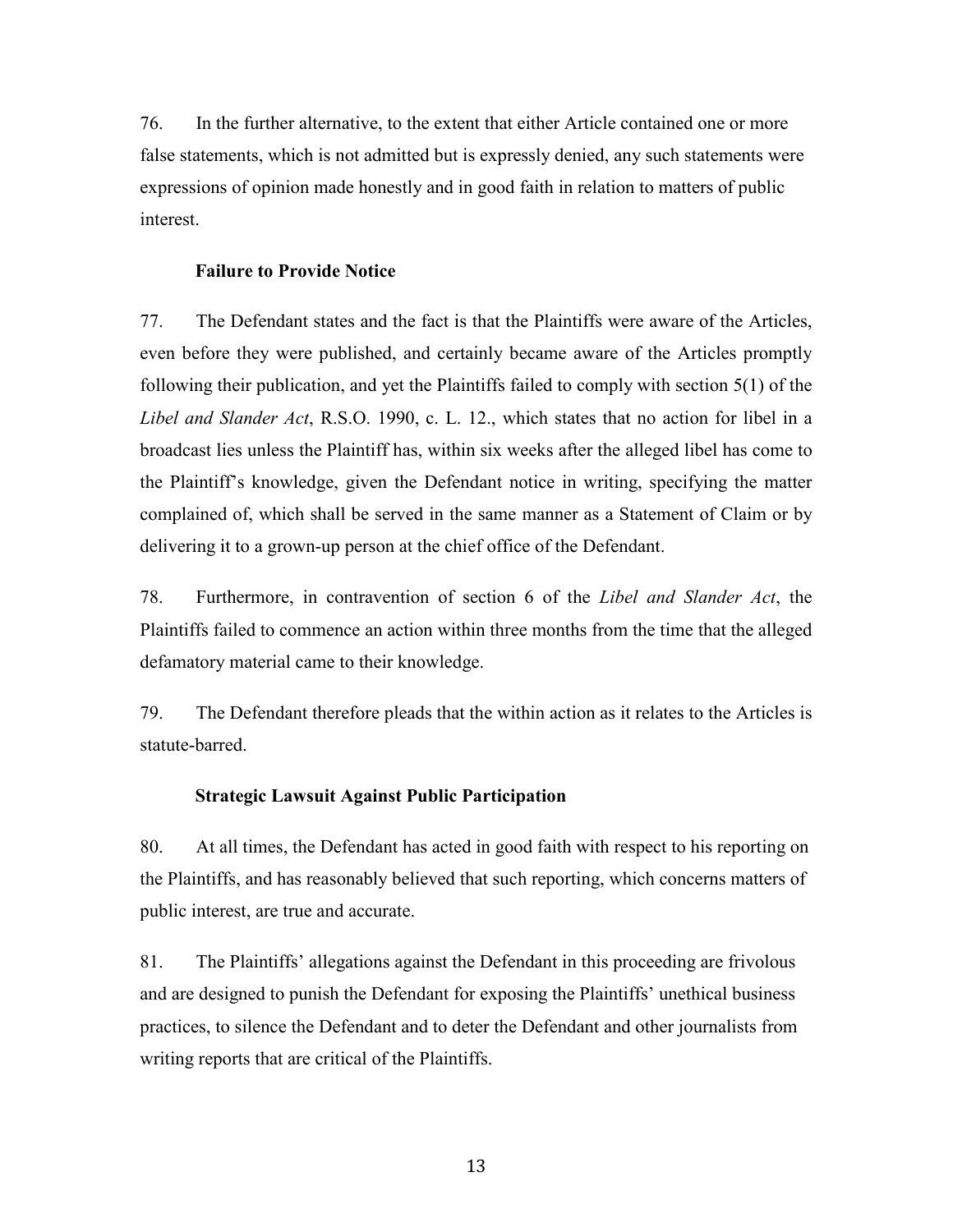82. The Defendant submits that this action should be dismissed pursuant to section 137.1 of the *Courts of Justice Act*, R.S.O. 1990, c. C.43. The stated purpose of section 137.1 is, among other things, to promote broad participation in debates on matters of public interest and to reduce the risk that participation by the public in debates on matters of public interest will be hampered by fear of legal action.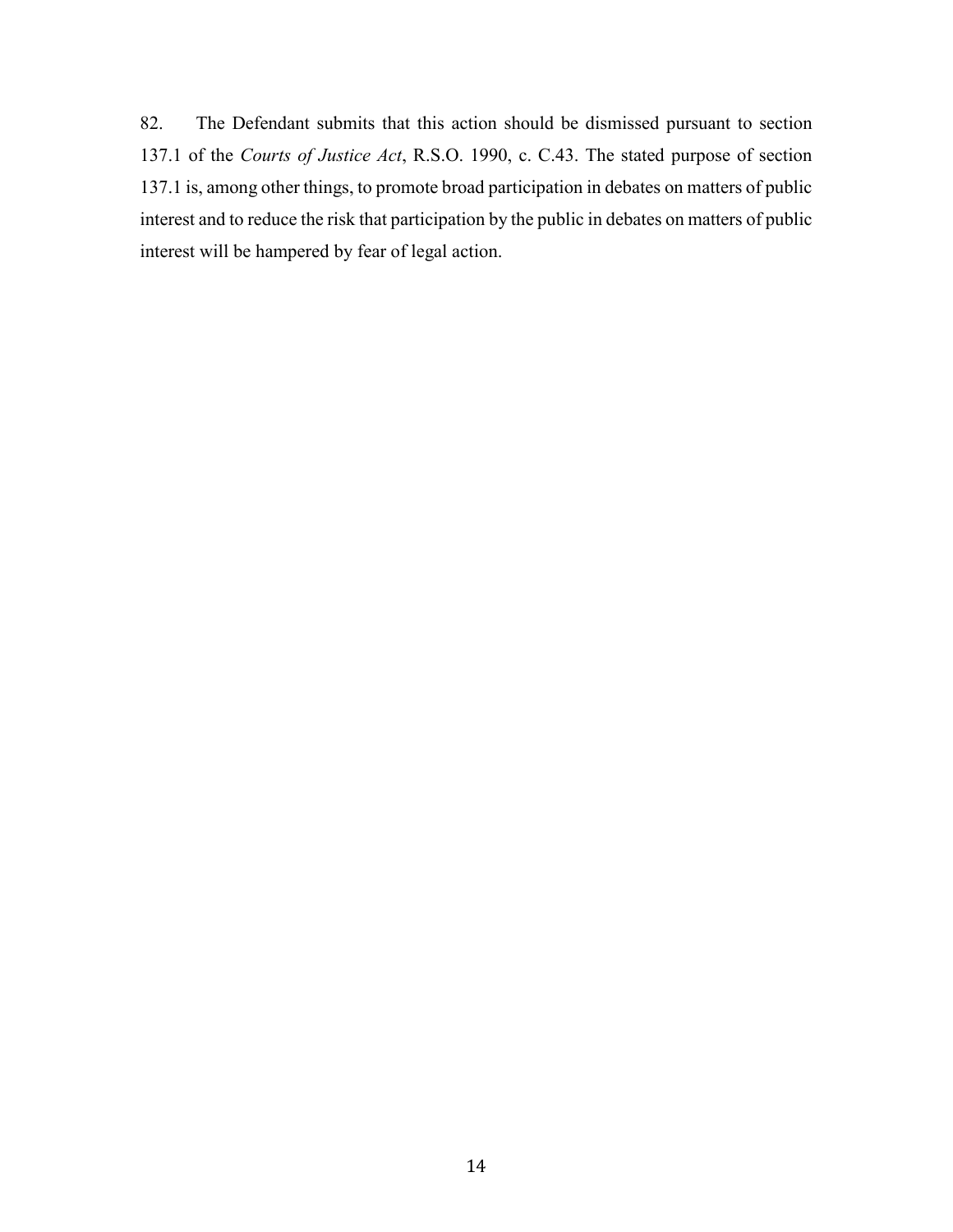83. Accordingly, the Defendant respectfully requests that this action be dismissed with costs on a full indemnity basis.

Dated: September 30, 2019

**A. Dimitri Lascaris Law Professional Corporation** 360, Rue St. Jacques, Suite G101 Montreal, QC H2Y1P5

A Dimitri Lascaris LSUC No.: 50074A Tel.: (514) 941-5991 Fax: (514) 941-5991

Lawyer for the Defendant Bruce Livesey

**TO: THE SERVICE LIST**